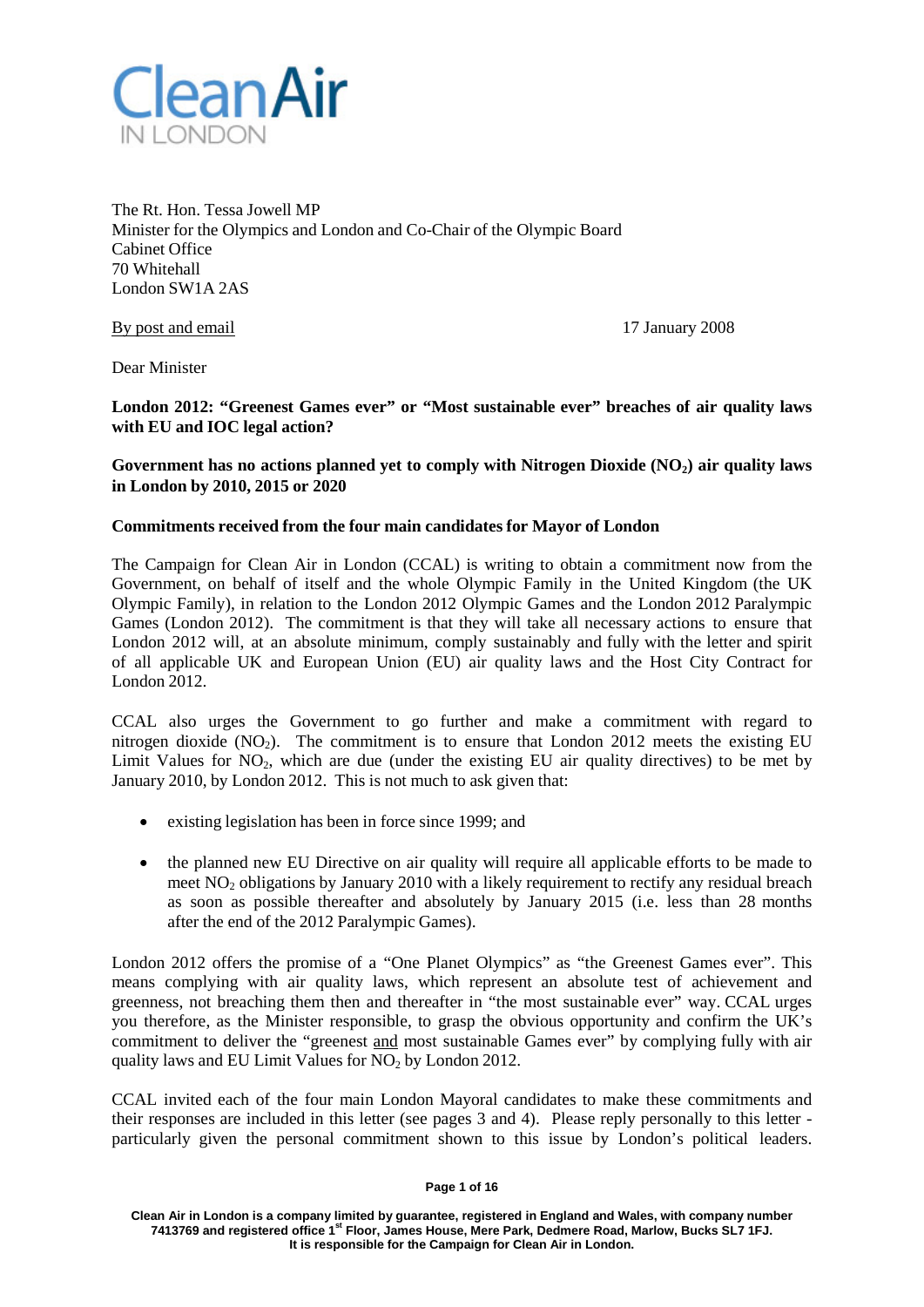

Respectfully, the Prime Minister and you could not receive a louder or clearer call for the Government to take urgent action in respect of London's air quality. **Summary**

London 2012 offers a wonderful opportunity for the UK to deliver a spectacular and memorable event and to showcase its many achievements to the world.

To underpin this vision, the UK Government, the Mayor of London and the BOA (British Olympic Authority) have undertaken to the International Olympic Committee (IOC) to carry out their obligations and activities under the Host City Contract in a manner which embraces the concept of environmental sustainable development, and which complies with applicable environmental legislation and serves to promote the protection of the environment.

Despite this opportunity and the associated commitments, CCAL has seen no evidence yet that the Government has any plans for London by 2012 to: meet current and/or expected EU legislation for air quality in London; comply with the terms of its guarantee that "all work necessary for the planning, construction and operation of facilities for the Olympic Games will be fully compliant with local, regional and national regulations, international agreements and protocols in relation to environmental protection"; or deliver the "Greenest Games". On the contrary, the evidence today shows ongoing breaches of EU Limit Values for  $NO<sub>2</sub>$  in

2010, 2015 and 2020. The Government clearly lacks the political will necessary to improve London's air quality.

Beijing 2008 is constantly in the news about its air pollution (which is up to three times the maximum level recommended by the World Health Organisation (WHO)) despite the major efforts being made by the Chinese Government to meet air quality standards for the 2008

Olympic Games and 2008 Paralympic Games. With air pollution in some of London's busiest streets being well over twice the maximum level recommended by the WHO, the UK (particularly as a developed country) has its own serious air pollution problem. However well China does over the next few months, air quality will be remembered now as a sensitive, health and media issue for all future Olympic Games and Paralympic Games.

If the Government does not meet its air quality obligations by 2012, the UK can expect to:

- Be subject to infringement action by the European Commission for legal breaches of EU Limit Values for air quality in the first few months of 2012 or earlier;
- Breach the Environmental Compliance Guarantee given to the IOC by the UK Government, the Mayor of London and the British Olympic Association, as stakeholders in the London 2012 Organising Committee and controllers of the Olympic Delivery Authority as shown in the Candidate File and subsequently in the Host City Contract; and
- Fail embarrassingly in its much reported ambition to deliver the Greenest Games.

Please bear in mind also that climate change is likely to require bolder action much earlier than would otherwise be necessary. The European Environment Agency stated recently that meteorological factors are already having an adverse impact on air quality of between 15% and 25% for particulate matter  $(PM_{10})$ . The Government and the UK Olympic Family must aim meaningfully ahead of climate change not offer flimsy excuses later for not foreseeing these already

#### **Page 2 of 16**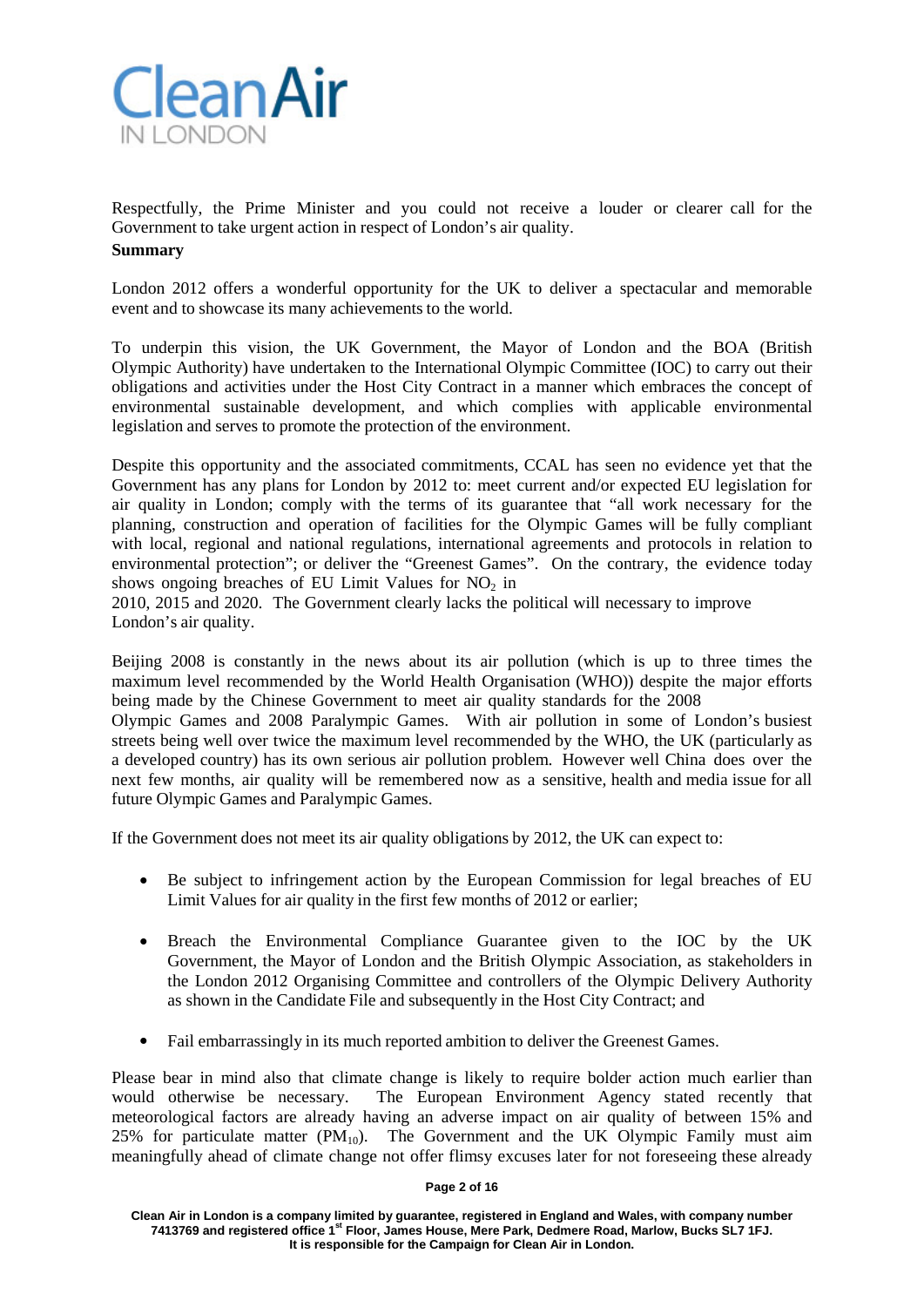

expected changes. Plan now or fail, yet again, later.

CCAL intends to press the European Commission and the IOC to use robustly the full weight of their respective legal and other powers against the Government to force the UK to comply fully with all its air quality obligations. Furthermore, by putting the Government and the UK Olympic Family on notice now of the relevant issues, CCAL considers that any embarrassment caused to the UK or its Olympic Family in late 2011, early 2012 or thereafter, will have arisen solely from their failures rather than CCAL's actions.

CCAL has copied this letter to the Prime Minister given the cross-cutting departmental issues involved. CCAL wrote to the previous Prime Minister on 23 December 2006 inviting him to "Pledge [his] support to the cross-party Campaign for Clean Air in London which aims to achieve urgently World Health Organisation recommended standards of air quality throughout London". Despite an acknowledgement dated 5 January 2007 indicating that the letter was receiving "attention and a reply would be sent as soon as possible" and occasional follow up requests by CCAL including a letter to the (new) Prime Minister dated 17 December 2007, which was also acknowledged promising a reply "as soon as possible", CCAL has still not received a reply to its original letter. CCAL launched a wholly separate petition to the Prime Minister on air quality in March 2007 which has been well supported by many of London's political and community leaders and others.

Given the seriousness, urgency and scope of the issues raised in this letter, CCAL has copied this letter also to the most senior members of the Olympic Movement and relevant others.

## **Commentsfrom the four main candidatesfor Mayor of London and CCAL**

CCAL has received the following comments from the four main candidates for Mayor of London for inclusion in this letter. They are shown first from Mayor Livingstone (out of respect for the office of Mayor of London) and then in alphabetical order.

Mayor of London Ken Livingstone said: "Tackling environmental pollution is a top concern and air quality is a key issue within that. I want to improve London's air quality to the point where pollution no longer poses a risk to human health. I have introduced initiatives to improve air quality across London, including the Low Emission Zone which starts on  $4<sup>th</sup>$  February.

"In August 2008 London will officially become the Host City for the 2012 Olympic Games and Paralympic Games. I am working with London 2012 to ensure that the London 2012

Games are a truly sustainable Games, and to make the Games a platform for demonstrating longterm solutions for improving air quality across London. For example, during development of the Olympic sites, meeting the stringent requirements from the London Best Practice Guidance will reduce emissions from demolition and construction. During the Games, we are committed to sustainable transport solutions, for example all spectator travel, except for people with disabilities, will use public transport, cycle or walk to the Games."

Sian Berry, Green Party candidate for Mayor of London said:

"In 2012, London will be inviting the world's greatest athletes into our city. The staging of the Olympic and Paralympic Games in London offers us a tremendous opportunity to ensure our air quality meets European and World Health Organisation standards in time for these athletes to compete in a healthy atmosphere. This is not only a requirement under UK and EU law but a moral

#### **Page 3 of 16**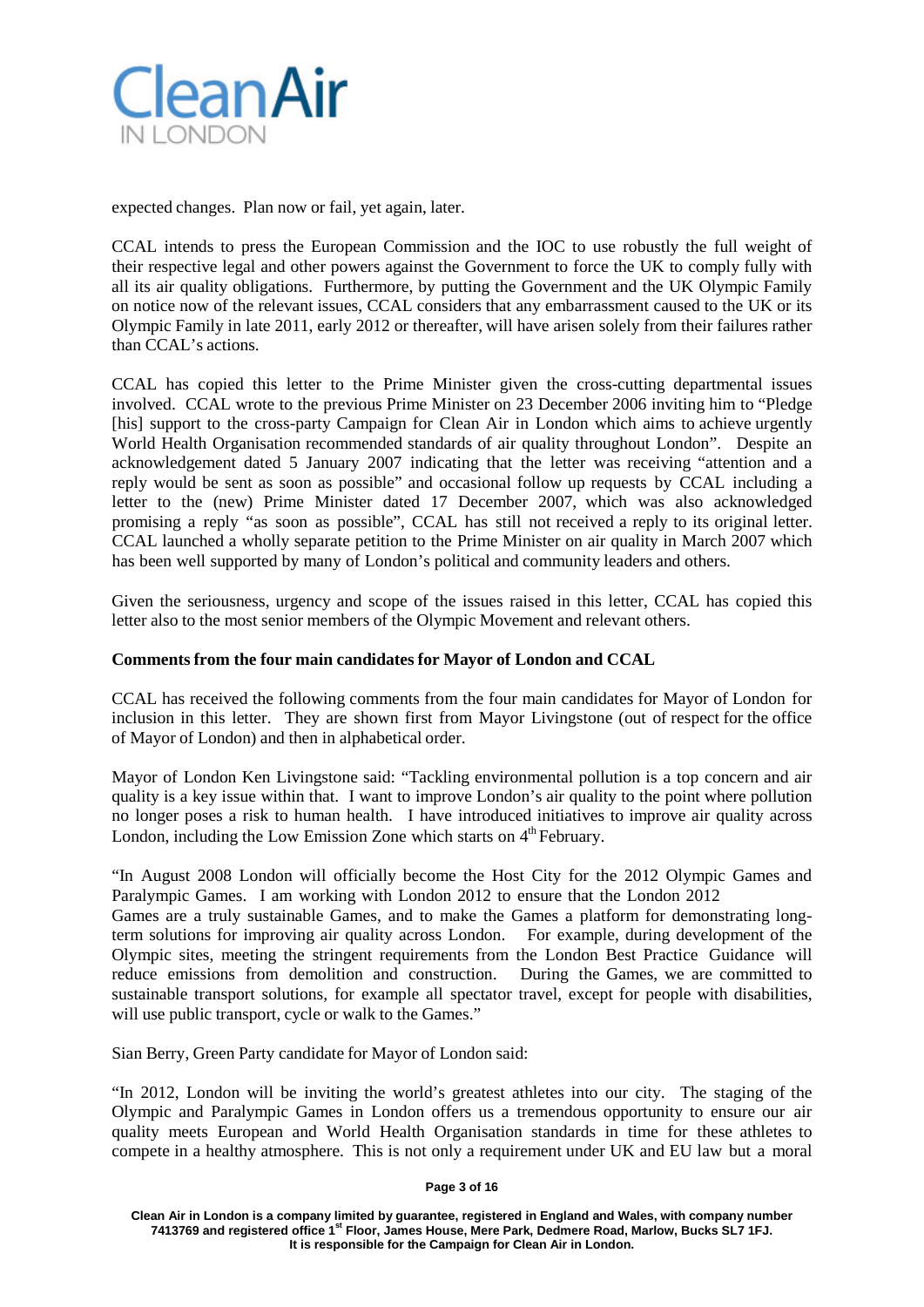

obligation as well. Most importantly, we owe it to the people who live in London every day to meet these standards at the earliest possible date. The health of our citizens is suffering every moment we delay and fudge on this issue. Radical action to improve air quality in London is possible and, as Mayor, I would make this a high priority for our city. Every Londoner, every athlete and every visitor to London deserves the chance to breathe clean air in 2012."

Boris Johnston MP, Conservative Party candidate for Mayor on London, said:

"The Olympic Games and Paralympic Games in 2012 promise to be superb sporting festivals, but they will fail if they do not leave a positive lasting legacy. It must be our aim that, instead of doing the bare minimum, the Games act as a catalyst for wide-ranging change. Just as we want them to set new and improved standards in access for people with disabilities, they should do the same for environmental policy.

"The approach taken with regard to  $-$  for example  $-$  procurement, recycling, transport, packaging, waste disposal and emissions will have a profound and enduring effect, and not just on London. I am determined that we should set the standard for future Games to follow."

Brian Paddick, Liberal Democrat candidate for Mayor on London, said:

"We must take all practical and effective measures we can to reduce air pollution in London, not just for the sake of Londoners, but as an example to other countries. I am committed to doing whatever I can to help London put on the greenest ever Olympic and Paralympic Games."

Simon Birkett, Principal Contact for CCAL, said: "The UK has a wonderful opportunity to host the greenest and most sustainable ever Games in 2012. Instead, it seems much more likely today that the UK will face legal action initiated by the European Commission (probably in early 2012) and the International Olympic Committee for breaching legally binding obligations in respect of air quality. The UK and its Olympic Family also face the prospect of an embarrassing public relations disaster after the challenges facing China on air quality. CCAL is seeking therefore a commitment now from the Government, on behalf of itself and the whole Olympic Family in the UK, that they will take all necessary actions to ensure that the London 2012 Olympics and the London 2012 Paralympic Games will, at an absolute minimum, comply fully and sustainably with all applicable UK and European Union legal obligations for air quality."

Simon Birkett said: "The Campaign for Clean Air in London thanks the four main Mayoral candidates for their commitments to improve air quality to ensure the success of London 2012." He went on to say: "Sian Berry has supported the Campaign for Clean Air in London in its efforts to uncover: the inconsistencies and muddle following the Government's commitments to deliver the greenest and most sustainable ever Games for London 2012; and the likely breaches of the Environmental Obligations under the Host City Contract unless further action is taken. Brian Paddick has committed to doing whatever he can to deliver the greenest ever Olympic Games – a powerful commitment to deliver an unambiguous outcome. Ken Livingstone has a clear vision to improve London's air quality to the point where pollution no longer poses a risk to human health and has practical measures to do so well underway like the much needed Low Emission Zone. Boris Johnston is clearly determined that we should set the standard for future Games to follow. London is well represented by its political leaders."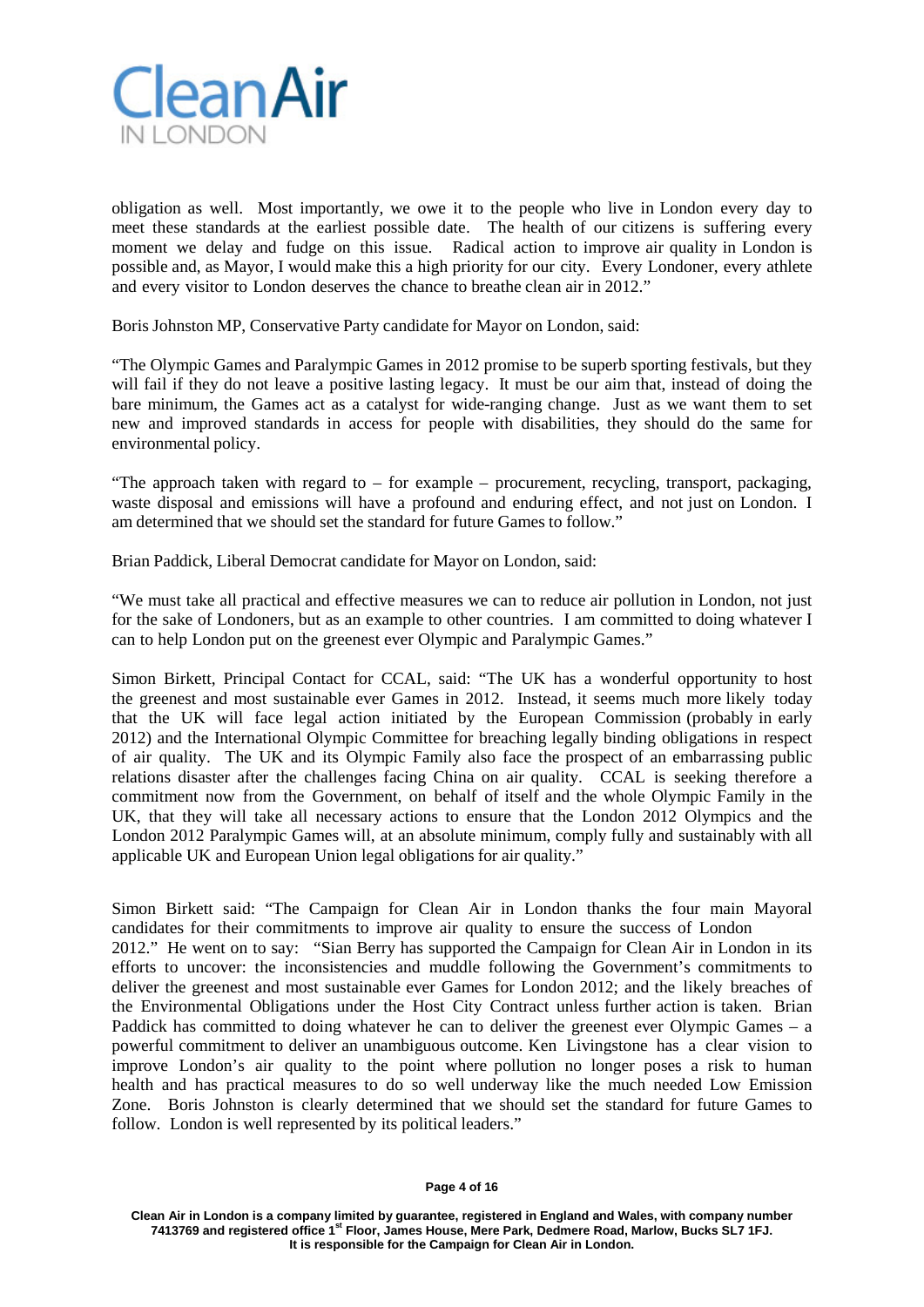

# **The Campaign for Clean Air in London**

The Campaign for Clean Air in London has only one aim which is to achieve urgently at least World Health Organisation (WHO) recommended standards of air quality throughout London. Most of these have been required to be met since 1999 legislation by January 2005 for particulate matter (i.e.  $PM_{10}$ ) and by January 2010 for NO<sub>2</sub>. CCAL has received support from the Mayor of London, leading politicians from the four main political parties in London and all the amenity societies in Central London as well as leading business groups including the Central London Partnership, London First and The Knightsbridge Business Group. It has also received a Pledge of support from Environmental Protection UK (formerly the National Society for Clean Air and Environmental Protection) and the Alliance Against Urban 4x4's. CCAL's campaign website address is shown in the letterhead above.

## **New EU Directive on ambient air quality and cleaner air for Europe**

The planned new EU Directive on ambient air and cleaner air for Europe (the new EU Directive) is due to be implemented in mid-2008 to replace four existing EU Directives on air quality and one Council Decision. CCAL understands that EU Environment Ministers are due to approve formally the new EU Directive within a few weeks once the complicated process of cross-checking in many languages the text agreed with the European Parliament has been completed. The new EU Directive was formally approved by the European Parliament on 11

December 2007. The Government has confirmed to CCAL that the UK will have no special "opt out" from the obligations of the new EU Directive e.g. at Heathrow. Of greatest relevance to

London 2012, the new Directive will:

- 1. Re-confirm the existing binding daily based and annual EU Limit Values for particulate matter, so called  $PM_{10}$ , with the possibility of conditional time extensions for up to three years after the entry into force of the new EU Directive i.e. 2008 plus  $3 = 2011$  (i.e. to 2011 for daily EU Limit Values and January 2012 for annual EU Limit Values);
- 2. Re-confirm the existing binding hourly based and annual average EU Limit Values for nitrogen dioxide, so called  $NO<sub>2</sub>$ , and benzene with the possibility of conditional time extensions for a maximum of five years i.e. 2010 plus  $5 = 2015$  (i.e. to January 2015);
- 3. Set an annual average target value for fine particulate matter, so called  $PM_{2.5}$ , of 25 µg/m<sup>3</sup> (i.e. micrograms per cubic metre) to be attained where possible in 2010 and a binding EU Limit Value set at the same level to be attained everywhere by 2015 to ensure that EU citizens are not excessively exposed to fine particles;
- 4. Set an Exposure Reduction Target which requires that average concentrations for  $PM_2$ , in urban background areas be reduced by 10-20% between 2010 and 2020 since these are considered most representative of the population exposure (with a sliding scale of smaller reduction targets for Member States with low or medium exposure and higher targets for those with higher average exposure in 2010);
- 5. Require the assessment of air quality everywhere except: in any locations where members of the public do not have access and there is no fixed habitation; on factory premises or at industrial installations to which all relevant provisions concerning health and safety at

#### **Page 5 of 16**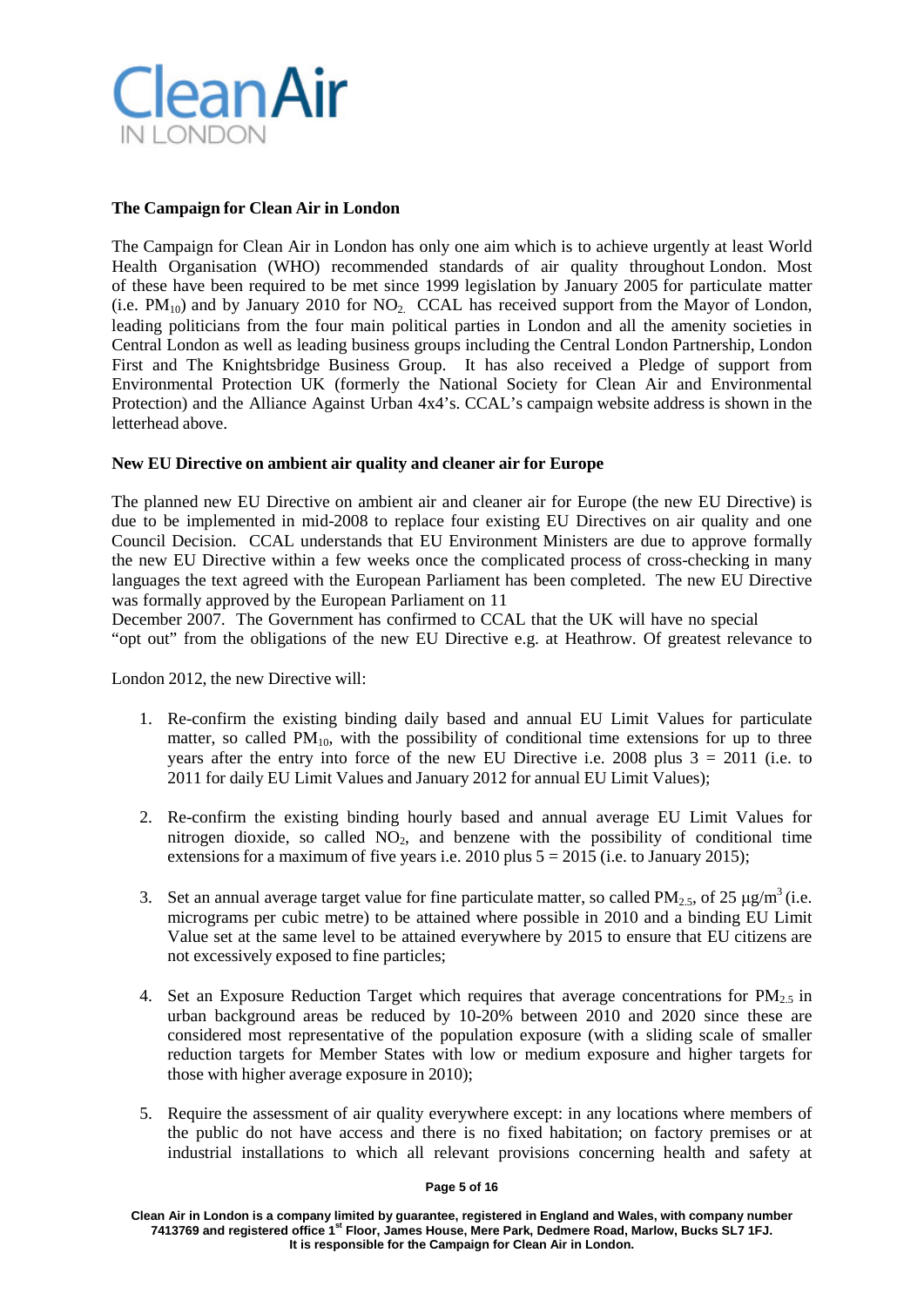

work apply; and on the carriageway of roads and the central reservations of roads except where there is normally pedestrian access to the central reservation;

- 6. Be linked to a Declaration by the European Commission on future EU measures which undertakes also to put forward new legislation in 2008 to reduce air pollution emissions at source; and
- 7. Incorporate specific references to measures addressing sensitive segments of the population such as children.

The UK faces the possibility of infringement action by the European Commission in respect of air quality at several stages over the next four years if it continues to fail to meet its legally binding obligations. Of greatest potential impact on the London 2012 Games is the likelihood, if legally binding obligations have not been met by then, that infringement action will be taken in late 2011 or early 2012 for breaches of  $PM_{10}$  obligations. This may lead to one or more judgements by the European Court of Justice against the UK as a Member State in respect of London as a "specific location" (or otherwise) with very substantial fines, negative publicity and considerable public concern.

In a response to several letters to Mayor Livingstone and Sarah Legge (Principal Policy Adviser – Air Quality) on various air quality related matters, Sarah Legge wrote to CCAL in a letter dated 14 December 2008 stating that:

*"We welcome the European Commission's action on breaches of the current air quality directives. The infraction proceedings on SO2 [sulphur dioxide] have no direct impact on London's air quality but have sent a strong message to government that healthy air is important and air quality must be improved.*

*"We also welcome the European Commission's action on breaches of PM10 limit values. Although they have not issued formal infringement proceedings (a decision taken in light of the ongoing discussions on the new directive), they have sent requests for information to the 23 member states that have reported exceedances of the PM10 values for 2005, including the UK. This letter requires the UK government to provide information on the measures they are taking to eliminate or reduce the PM10 exceedances. We understand that the UK government's response will include some of the key actions taken in London. It will be interesting to see how the Commission will respond."*

CCAL is pleased to see such a forthright stance from the Mayor of London and his Principal Policy Adviser – Air Quality. Some of the most important future air quality obligations in the new EU Directive will require the UK to meet, as soon as possible, standards that were set in 1999 in the current air quality directives to be met by January 2005 for  $PM_{10}$  and January 2010 for NO<sub>2</sub>. CCAL has written therefore to the European Commission urging it to take the most robust action against the UK as a Member State for any breaches of air quality obligations as perhaps the only means of getting central Government to take seriously its air quality obligations and to support London in its efforts to improve air quality.

The new EU Directive is due to be implemented in mid-2008 replacing some four current EU Directives and a related Council Decision. If the new EU Directive is delayed or not duly implemented for some unexpected reason, CCAL will be pressing the European Commission to take infringement action urgently under current EU legislation to force the UK to meet legally binding

#### **Page 6 of 16**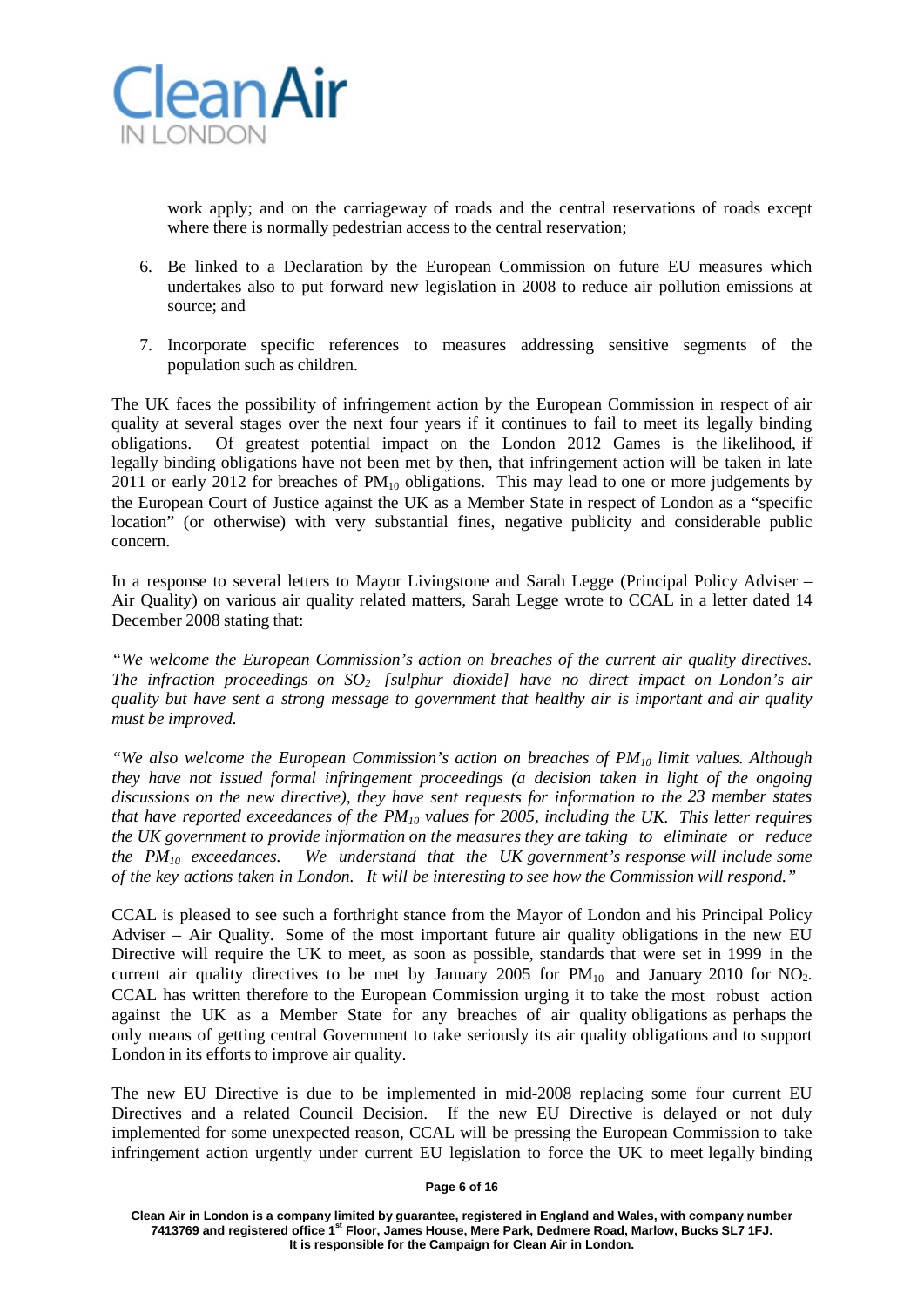

obligations for  $PM_{10}$  for which no time extensions have been allowed since 1 January 2005.

Against the background of air quality being seen as one of the top issues facing the Beijing 2008 Olympics, a front page global exclusive, published by John Higginson in the Metro newspaper on 3 September 2007 and titled "Pollution puts Britain in the dock", has provided an excellent example of the profile that this issue is likely to have if the Government fails to meet its legally binding air quality obligations.

[http://www.metro.co.uk/news/climatewatch/article.html?in\\_article\\_id=64580&in\\_page\\_id=59](http://www.metro.co.uk/news/climatewatch/article.html?in_article_id=64580&in_page_id=59)

As an example of the Government's failings in this area, please note that the Department for Transport (DfT) has failed to approve yet a scheme for the certification, testing and registration of retrofitted vehicles for the abatement of emissions of nitrogen dioxides (NOx) from older vehicles. In explaining to CCAL that this is because it is "technology neutral", the DfT is clearly still befuddled by the Government's focus solely on cost-benefit analysis and failed to understand the need to meet legal obligations for air pollution (for which it is jointly responsible with the Department for Environment, Food and Rural Affairs (Defra)). Mayor Livingstone has cited the lack of a national NOx abatement scheme as a reason for his not including a NOx standard in the forthcoming Low Emission Zone in London. CCAL does not accept the DfT's intransigence, or the impasse seemingly reached with the Mayor Livingstone on the issue, as any grounds for the UK failing to meet its obligations under EU air quality legislation. The DfT assured CCAL on 16 January 2008 that it is looking again into this issue and will respond formally to it.

With the above example and others, CCAL intends currently to press the European Commission to oppose vigorously any time extension being allowed for the UK if it fails to comply fully with its obligations to meet EU Limit Values for  $NO<sub>2</sub>$  by January 2010 since the Government has shown no plan or reasonable efforts yet to meet these obligations by that date. Indeed, it is clear that the Government will need to demonstrate action beyond that agreed in its Air Quality Strategy if it is to achieve full compliance with EU Limit Values for  $NO<sub>2</sub>$  i.e. the Government has no actions planned yet to comply with current or prospective air quality laws.

## **Environment Compliance Guaranteed**

A key part of the London 2012 bid was a commitment to comply with the highest environmental standards. These were set out in the Candidate File submitted to the International Olympic Committee (and subsequently in the Host City Contract). The full version can be accessed below:

<http://www.london2012.com/about-us/publications/candidate-file/index.html>

Within that Candidate File, London 2012 submitted Volume 1, Theme 5: Environment and meteorology with Paragraph 5.7 on page 84 "Environmental compliance guaranteed".

<http://www.london2012.com/documents/candidate-files/theme-5-environment.pdf>

This guarantee states:

"The UK Government, the Mayor of London and the BOA [British Olympic Authority], as stakeholders in the LOCOG [London Organising Committee of the Olympic Games] and controllers of the Olympic Delivery Authority, guarantee that all work necessary for the planning, construction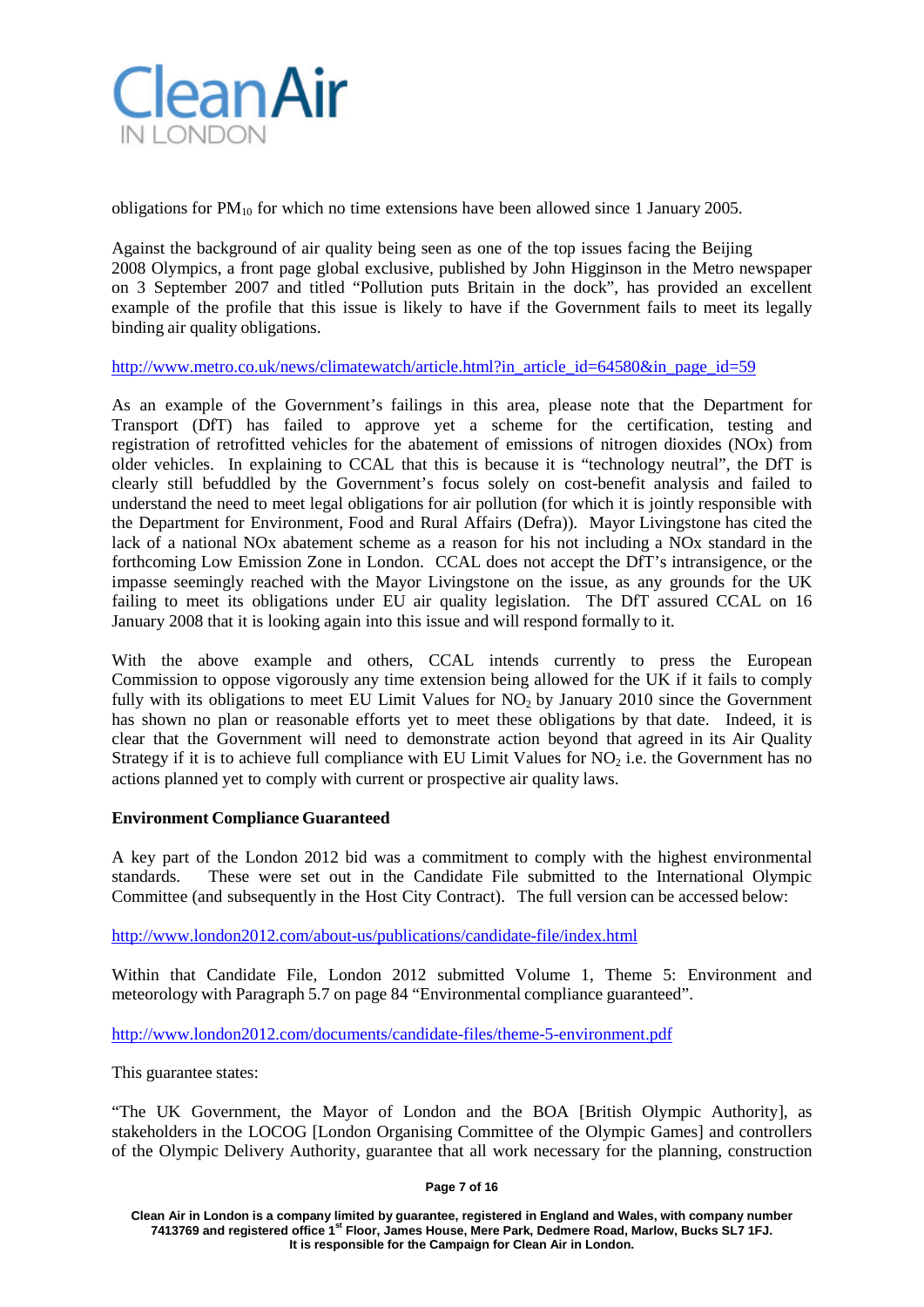

and operation of facilities for the Olympic Games will be fully compliant with local, regional and national regulations, international agreements and protocols in relation to environmental protection.

Please see section 5.7 of the Guarantees File for the signed guarantee."

In the Host City Contract for London 2012, there are specific legal undertakings including:

- "Representations, Statements and Other Commitments shall be binding" (Clause 7 on page 5) that states that this includes "all representations, statements and other commitments contained in the City's application or candidature file" as well as those made separately whether orally or in writing to the IOC;
- "Environmental Protection" (Clause 21 on page 12) that states: "The City, the NOC [National Olympic Committee] and the OCOG [Organising Committee for the Games] undertake to carry out their obligations and activities under this Contract in a manner which embraces the concept of environmental sustainable development, and which **complies with applicable environmental legislation** and serves to promote the protection of the environment. In particular, the concept of environmental sustainable development shall address concerns for post-Olympic use of venues and other facilities and infrastructures and in general, positive legacies in environmental practices and policies in accordance with the Olympic Charter."; and
- "Termination of contract" (Clause 64 on page 35) says: "The IOC shall be entitled to terminate this Contract and to withdraw the Games from the City if ... (iv) there is a violation by the City, the NOC or the OCOG of any material obligation pursuant to this Contract, the Olympic charter or the applicable law."

In CCAL's considered view, if UK does not comply fully with its legal obligations under the new EU Directive on air quality in London and other participating UK Olympic cities, it will also have breached the Environmental Protection undertaking and the Environment Compliance Guarantee both given to the IOC. Furthermore, it may already be in breach of these obligations as a result of the Preparation for the Games e.g. at locations with heavy traffic from Olympic construction sites. CCAL urges the IOC to look closely at these issues now.

## **Greenest Games**

The Government promised to deliver the Greenest Games in 2012. CCAL has seen some subsequent backtracking from this obligation which it considers to be wholly unacceptable.

References to the obligation include:

**The London Development Agency** said in a press release dated 16 November 2004 that "an unprecedented agreement between London 2012 and leading environmental groups is being signed today, signifying a public commitment to making a London Games **the greenest ever**.

"The agreement is between global conservation organisation WWF, sustainable solutions experts BioRegional and London 2012, the organisation bidding to bring the Olympic Games and Paralympic

#### **Page 8 of 16**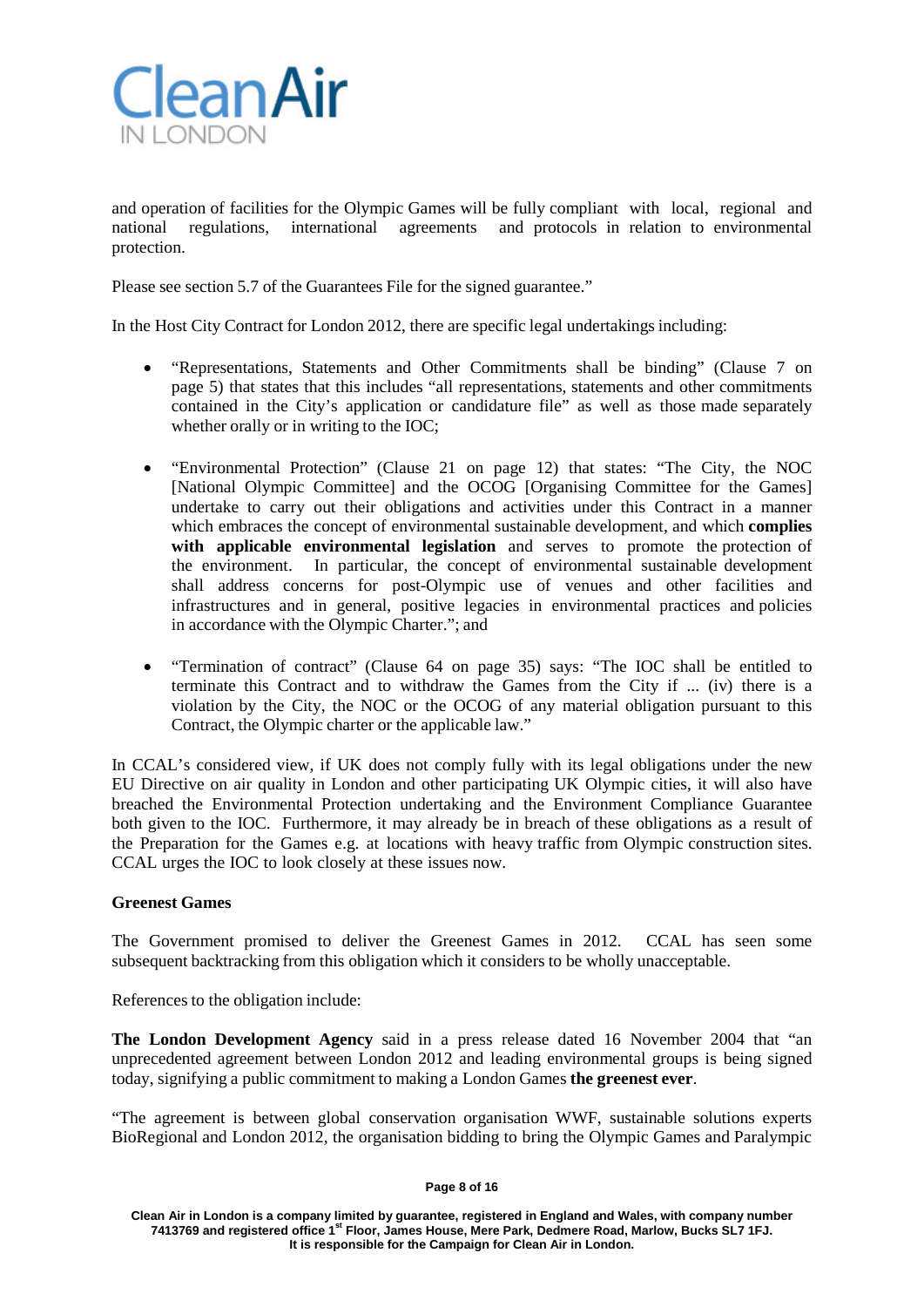

## Games to London."

<http://www.london.gov.uk/archive/assembly/reports/environment/2012-sustainable-olympics.pdf>

The One Planet Living UK: Olympics website now refers to London 2012 being **"by far the greenest Games the world has ever seen."**

<http://www.oneplanetliving.org/uk/olympics.html>

**The Prime Minister and Lord Coe** on 23 January 2007 when the Prime Minister said: "Yeah, I think that if it is clear that, as it were, you have not got just the **greenest Games ever**, because obviously...."

# *(Link no longer available)*

**David Higgins, Chief Executive of the Olympic Delivery Authority** (ODA) stated in a press release on 23 January 2007:

"We want to ensure London 2012 is remembered not only as two weeks of fantastic sporting action but also as the "**greenest Games in modern times".**

[http://www.london2012.com/media-centre/media-releases/year=2007/month=01/article=london-2012](http://www.london2012.com/media-centre/media-releases/year=2007/month=01/article=london-2012-sustainability-strategy-launched.html) [sustainability-strategy-launched.html](http://www.london2012.com/media-centre/media-releases/year=2007/month=01/article=london-2012-sustainability-strategy-launched.html)

## **In the same press release, David Miliband, Secretary of State at Defra** stated**:**

"This is a really ambitious strategy which will deliver the **most sustainable Games in history** and a sustainable legacy for the UK."

**Robert Napier, Chief Executive of the World Wildlife Fund,** stated in the same press release:

"WWF and BioRegional continue to support the Olympic family in London to work towards a One Planet Olympics and **the greenest Games yet**."

**Mayor Livingstone** stated on 17 July 2007, "We want to stage not only the **greenest Games** but also ensure that the regeneration of East London is truly sustainable."

[http://www.london.gov.uk/view\\_press\\_release.jsp?releaseid=12834](http://www.london.gov.uk/view_press_release.jsp?releaseid=12834)

Transport for London referred in "TfL's Games Plans" on page 2 of "Games projects - Executive Summary" to "The aspiration is to make the London 2012 Olympic Games and Paralympic Games **the greenest ever.**"

http://www.tfl.gov.uk/assets/downloads/corporate/MTS-AIP-executive-summary-Easy-Read.pdf

**Lord Coe** gave a Think keynote address on delivering the **greenest games ever** on 3 May 2007:

*(Link no longer available)*

#### **Page 9 of 16**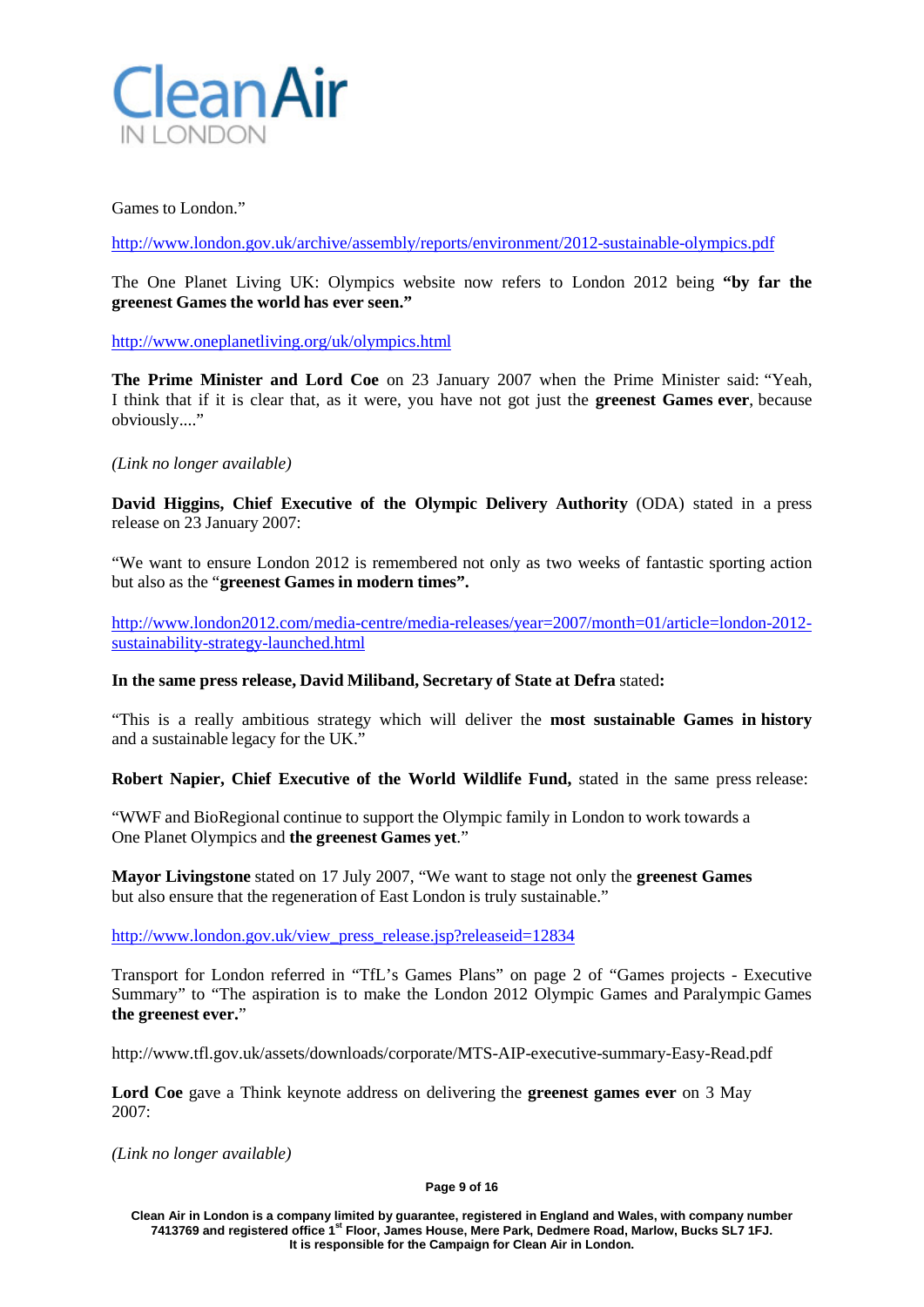

The Commission for Sustainable London it its press release dated 15 May 2007 stated that it was "set up to independently monitor London's pledge to host the **most sustainable and greenest Games to date"**.

## *(Link no longer available)*

In the "Five Legacy Commitments" document, published by the Greater London Authority on 9 January 2008, Commitment Four is "Delivering a sustainable Games and developing sustainable communities".

[http://www.london.gov.uk/media/press\\_releases\\_mayoral/mayor-sets-out-five-london-2012-legacy-](http://www.london.gov.uk/media/press_releases_mayoral/mayor-sets-out-five-london-2012-legacy-commitments) [commitments](http://www.london.gov.uk/media/press_releases_mayoral/mayor-sets-out-five-london-2012-legacy-commitments)

On page 17 it expands on this to say: "Social, economic and environmental sustainability is at the heart of the London 2012 Games and the future plans for regenerating East London. The Games provide a perfect opportunity to demonstrate, through construction and legacy, how we can change behaviours and manage our resources to ensure a better quality of life for everyone now and for future generations.

"The Commission for Sustainable London 2012 will independently assure London's 2012 pledge to host **the most sustainable Games to date** – the first such initiative in the history of the Olympic and Paralympic Games. The Commission advises the Olympic Board and reports to the public on sustainable development across the entire Games programme, from delivery to staging and legacy."

The detailed objectives shown on page 27 of the Appendix for Commitment Four do not include any for compliance with air quality laws. CCAL urges those concerned to include such an objective in future similar publications.

Olympics Minister, Tessa Jowell said in the press release accompanying that publication on 9 January 2008:

"London 2012 is a once-in-a-lifetime opportunity to improve society and transform the lives of millions.

"In London, this will mean the regeneration of the East End, creating jobs and building homes and **an environment to be proud of for decades to come.**"

Despite apparent confusion amongst the UK's Olympic Family as to whether the commitment to the IOC was for London 2012 to be "the Greenest Games ever", "the Greenest Games in modern times", "a Green Games" and/or "the most sustainable Games ever" it is clear that London 2012 has committed itself to the highest environmental standards. CCAL urges the Government and the whole UK Olympic Family to take their commitments seriously and to recognise that they extend across the breadth of the London's environmental performance, including air quality, and to deliver on their commitments.

Finally, it will be necessary, given the boldness of London's commitment to deliver the "Greenest Games", to judge its environmental performance at a minimum against all the Summer Olympic

#### **Page 10 of 16**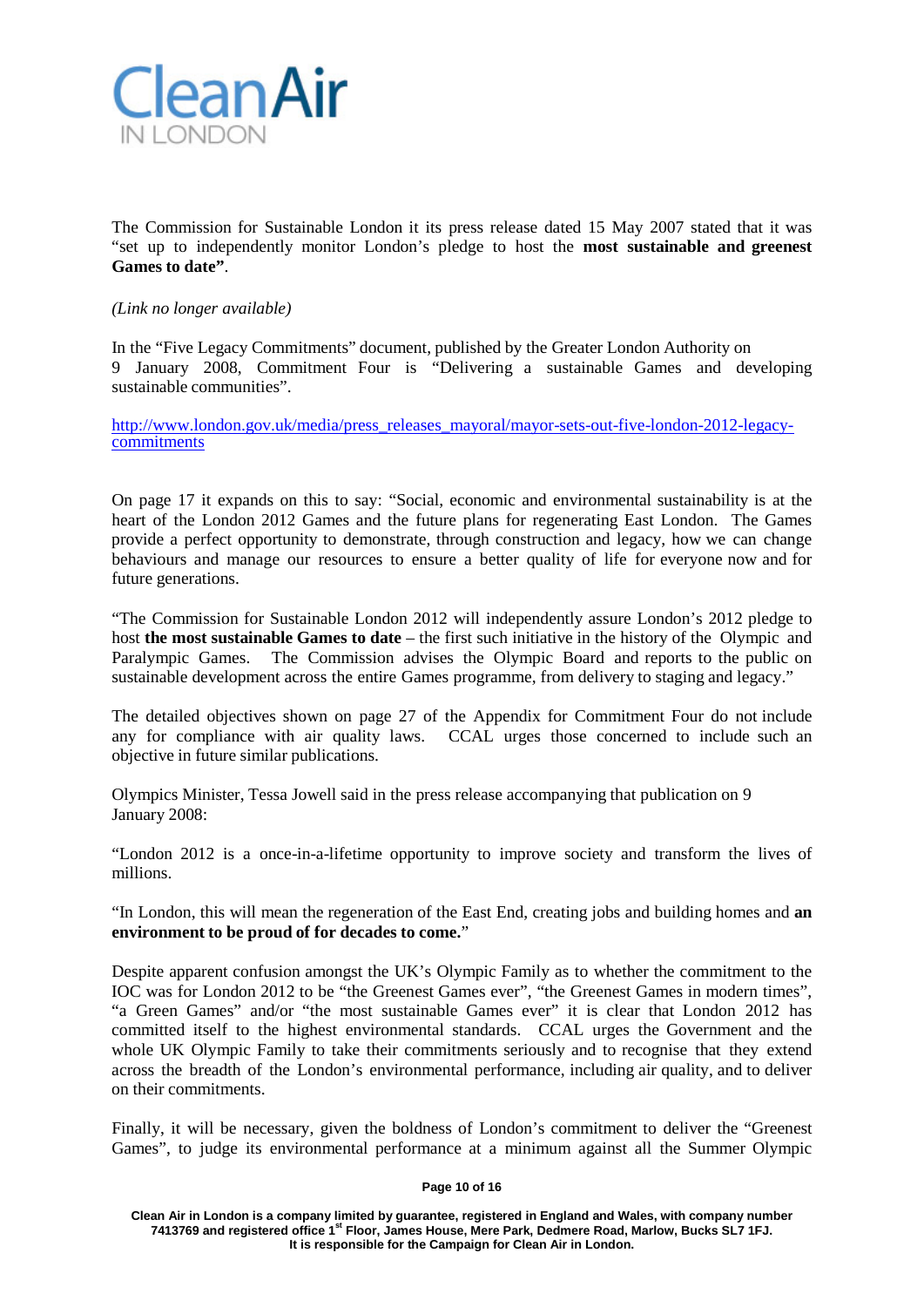

Games held since the Second World War.

## [http://www.olympic.org/uk/games/index\\_uk.asp](http://www.olympic.org/uk/games/index_uk.asp)

These include those in Helsinki (1952), Melbourne (1956), Munich (1972), Montreal (1976), Barcelona (1992) and Sydney (2000). Lord Coe's Think keynote address in May 2007 referred to earlier highlighted specifically many of the sustainable green achievements of those earlier Games which have set many very specific benchmarks for London 2012 to achieve.

CCAL met representatives of the Commission for Sustainable London 2012 on Wednesday 9 January 2008. In that meeting, CCAL highlighted particularly the opportunity (and need) for London to comply sustainably with air quality laws as part of the "Preparation, Staging and Legacy" of London 2012 after the challenges facing Beijing 2008. CCAL highlighted also the legal requirement to meet all the EU legal obligations for  $PM_{10}$ , and most or all of those for  $NO_2$ , by January 2012 and commented that "most sustainable ever" would be a worthless achievement if it refers to breaches of air quality laws.

#### **Government has no actions planned yet to comply with air quality laws by 2010 or 2020**

The UK will need to demonstrate action beyond that agreed in the Government's Air Quality Strategy (published in 2007) if London is to achieve full compliance with EU limit values i.e. air quality laws. Please see Volume 2 of that strategy document:

[http://archive.defra.gov.uk/environment/quality/air/airquality/strategy/documents/air-qualitystrategy-](http://archive.defra.gov.uk/environment/quality/air/airquality/strategy/documents/air-qualitystrategy-vol2.pdf) [vol2.pdf](http://archive.defra.gov.uk/environment/quality/air/airquality/strategy/documents/air-qualitystrategy-vol2.pdf)

Table 1.12 on page 52 of the strategy document shows that some 319,000 people in London are expected in 2010 to be exposed to levels of NO<sub>2</sub> over the EU Limit Value of 40  $\mu$ g/m<sup>3</sup> with 157,000 people in 2015 and 155,000 people still in 2020 i.e. there is no plan currently to comply with air quality laws by 2020. Air quality laws require these standards to be met by January 2010. Under the forthcoming legislation, the Government will be able to apply for time extensions, under strict conditions, from 1 January 2010 to 1 January 2015 only.

A separate Freedom of Information request to Defra discovered that some 9,871 people in London are expected in 2015 to be exposed to levels of  $PM_{10}$  above the level allowed for daily exceedances of the EU Limit Value. Air quality laws required these standards to be met by January 2005. Under the forthcoming legislation, the Government will be able to apply for time extensions, under strict conditions, until the end of 2011 only.

The UK needs new plans and programmes if it is to comply fully with current or prospective air quality laws. When the political will existed in the past, air pollution was tackled quickly whether as the ozone layer, leaded petrol or acid rain. Therefore, in CCAL's considered view, all that is needed now is for the Prime Minister to insist that the UK will comply fully with air quality laws. If you are worried about air pollution, please email the Ministers responsible for air quality at [hilary.benn@defra.gsi.gov.uk](mailto:hilary.benn@defra.gsi.gov.uk) and [ruth.kelly@dft.gsi.gov.uk](mailto:ruth.kelly@dft.gsi.gov.uk) telling them about your concerns and ask them to press the Prime Minister for such a commitment. Alternatively, please sign the petition to the Prime Minister at *[\(link no longer available\)](http://petitions.pm.gov.uk/LondonCleanAir/)* before 13 March 2008. It really is that simple.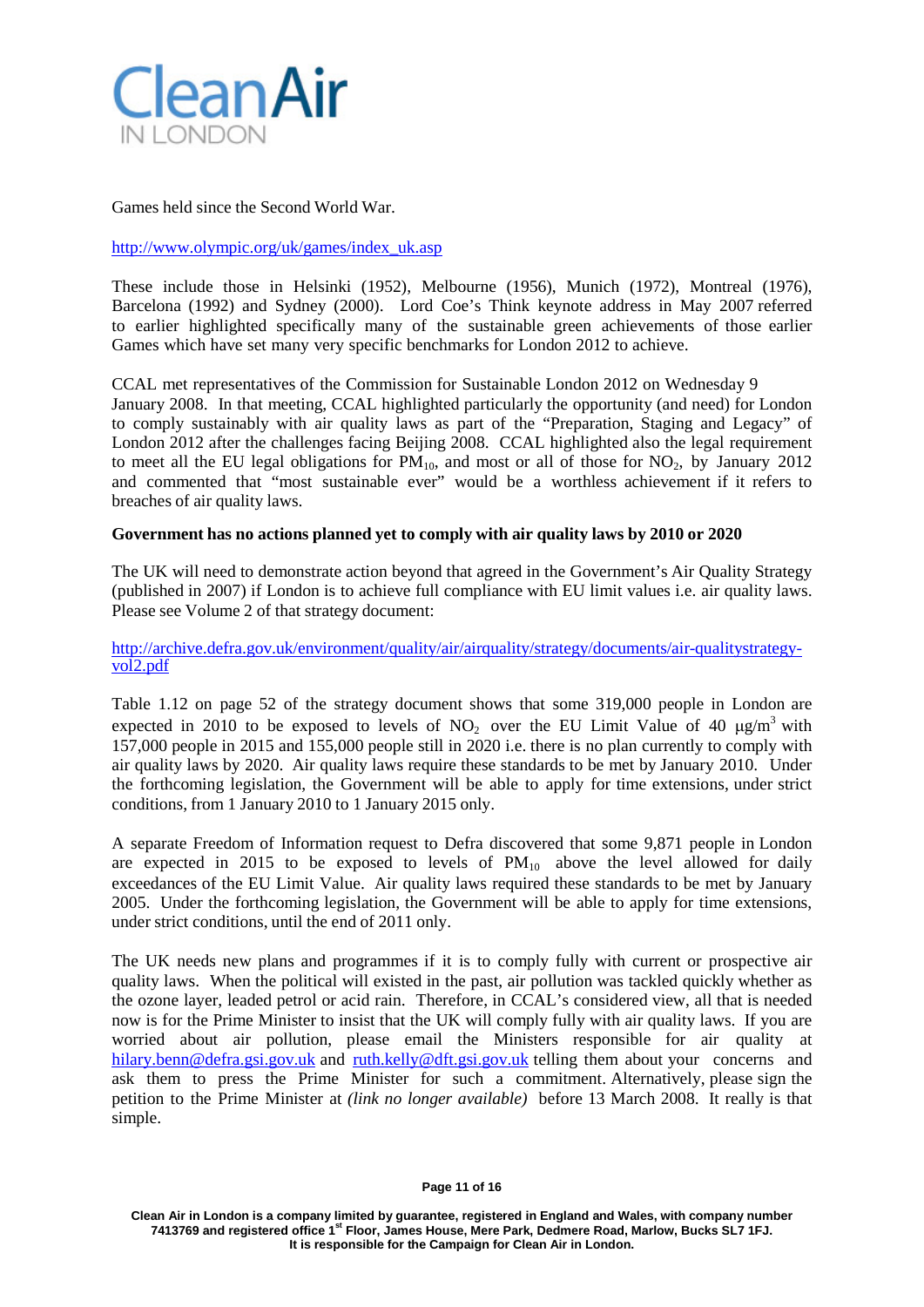

In retrospect, it is clear what seems to have happened. The Government, from the Prime Minister down, committed to deliver the greenest and most sustainable ever Olympic and Paralympic Games for London 2012 in their enthusiasm to host them. The Government knows now however that without identifying and implementing successfully new measures to improve air quality that London is due to be in breach of air quality laws in 2010, 2015 and 2020. The Government is therefore trying to backtrack on its commitments to deliver the greenest Games and is instead now trying to focus attention on delivering the most sustainable Games (which is an ambiguous commitment). Londoners need the Government to stand by its commitments, including its obligations to ensure compliance with air quality laws, and take action now to deliver the greenest and most sustainable ever Olympic and Paralympic Games. Given the lead time involved in implementing the necessary changes, London needs new plans in place in 2008.

# **Conclusion**

London 2012 offers a tremendous opportunity for the UK to host a successful and memorable Games that will set a new benchmark for all future such events not least in terms of environmental sustainability.

Air quality will be a key measure of London's success in 2012 not least after the issue has been given such a high international profile by the challenges faced by China for Beijing 2008. It would not be an over-estimate to say that air pollution could become the defining memory of Beijing 2008. Will it be the same for London 2012?

The UK has an appalling air quality record. In 2007, it was one of only five countries in the whole EU to be subject to infringement action by the European Commission for breaching legally binding air quality obligations for sulphur dioxide  $(SO<sub>2</sub>)$  in 2005. It is still possible that the European Commission will launch infringement action in 2008 against the UK, in respect of London as a "specific location", for breaching similar legally binding air quality obligations for  $PM_{10}$  since 2005. Furthermore, according to an article in the Financial Times dated Monday 7 January 2008, the UK has received a second written warning (the last step before resort to the courts) from the European Commission for breaching the Large Combustion Plants Directive.

If the Government does not meet its air quality obligations by 2012, the UK can expect to:

- Be subject to infringement action by the European Commission for legal breaches of EU Limit Values for air quality in the first few months of 2012 or earlier;
- Breach the Environmental Compliance Guarantee given to the IOC by the UK Government, the Mayor of London and the British Olympic Association, as stakeholders in the London 2012 Organising Committee and controllers of the Olympic Delivery Authority as shown in the Candidate File and subsequently in the Host City Contract; and
- Fail embarrassingly in its much reported ambition to deliver the Greenest Games.

For these reasons, CCAL recommends that air quality should be one of the top environmental issues being considered and addressed fully by those planning for London 2012.

The Government has largely now run out of "silver bullet" solutions to the chronic air pollution

#### **Page 12 of 16**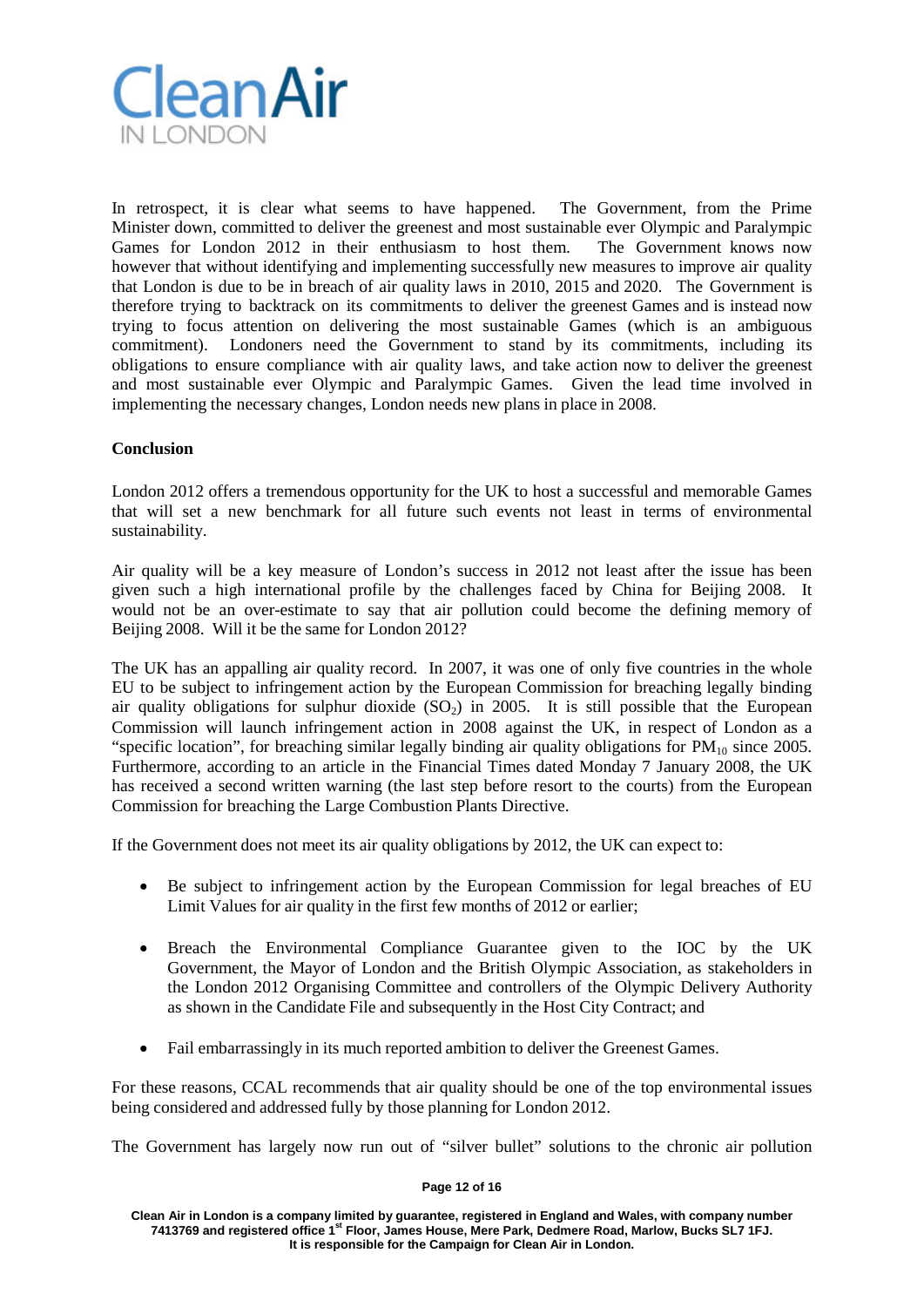

problem that require others, such as industry, to fix the problem e.g. through technology improvements or the most sustainable biofuels. The Government must accept finally that the most cost effective solutions require it: first to find and demonstrate the political will that is needed to lead substantial behavioural change in respect of all aspects of air pollution whether air quality or climate change; and second to inform and persuade people about the changes needed. Business particularly needs an unambiguous legal and regulatory framework if it is to play its full part. If the Government fails in this regard, it will be left to future Governments to introduce penal, rapid and painful short term measures to meet rapidly approaching deadlines.

In the much quoted phrase of Kevin Conrad, the delegate from Papua New Guinea at the recent Bali conference on climate change, "We seek your leadership. But, if for some reason you are not willing to lead, then leave it to the rest of us. Please get out of the way." The UK needs a Government lead by Ministers who demonstrate the political will necessary to meet the challenges of air pollution whether in respect of air quality or climate change.

CCAL urges the Government to grasp the opportunity offered by London 2012 and underpin the UK's commitment to deliver the "Greenest Games". This opportunity can be grasped if acted upon now, with four years to go, and will surely be lost if action is delayed.

Please reply personally to this letter, particularly given the personal commitment shown to this issue by London's political leaders, to the email address provided separately.

With best wishes.

Yours sincerely

Simon Birkett Principal Contact Campaign for Clean Air in London

By hand:

Winston Fletcher, Chair, The Knightsbridge Association Carol Seymour-Newton, Honorary Secretary, The Knightsbridge Association

Cc:

By post: The Rt. Hon. Gordon Brown, The Prime Minister Commissioner Dimas The Rt. Hon. Hilary Benn MP, Secretary of State for Environment, Food and Rural Affairs The Rt. Hon. Ruth Kelly MP, Secretary of State for Transport The Rt. Hon. James Purnell MP, Secretary of State for Culture, Media and Sport Mayor Livingstone Sian Berry, Green Party candidate for Mayor of London Boris Johnston MP, Conservative Party candidate for Mayor of London Brian Paddick, Liberal Democrat candidate for Mayor of London **OLYMPIC FAMILY** Jacques Rogge, President of the International Olympic Committee and the Executive Board Sir Philip Craven, President International Paralympic Committee Charles Allen, Chair, The Nations and Regions Group

**Page 13 of 16**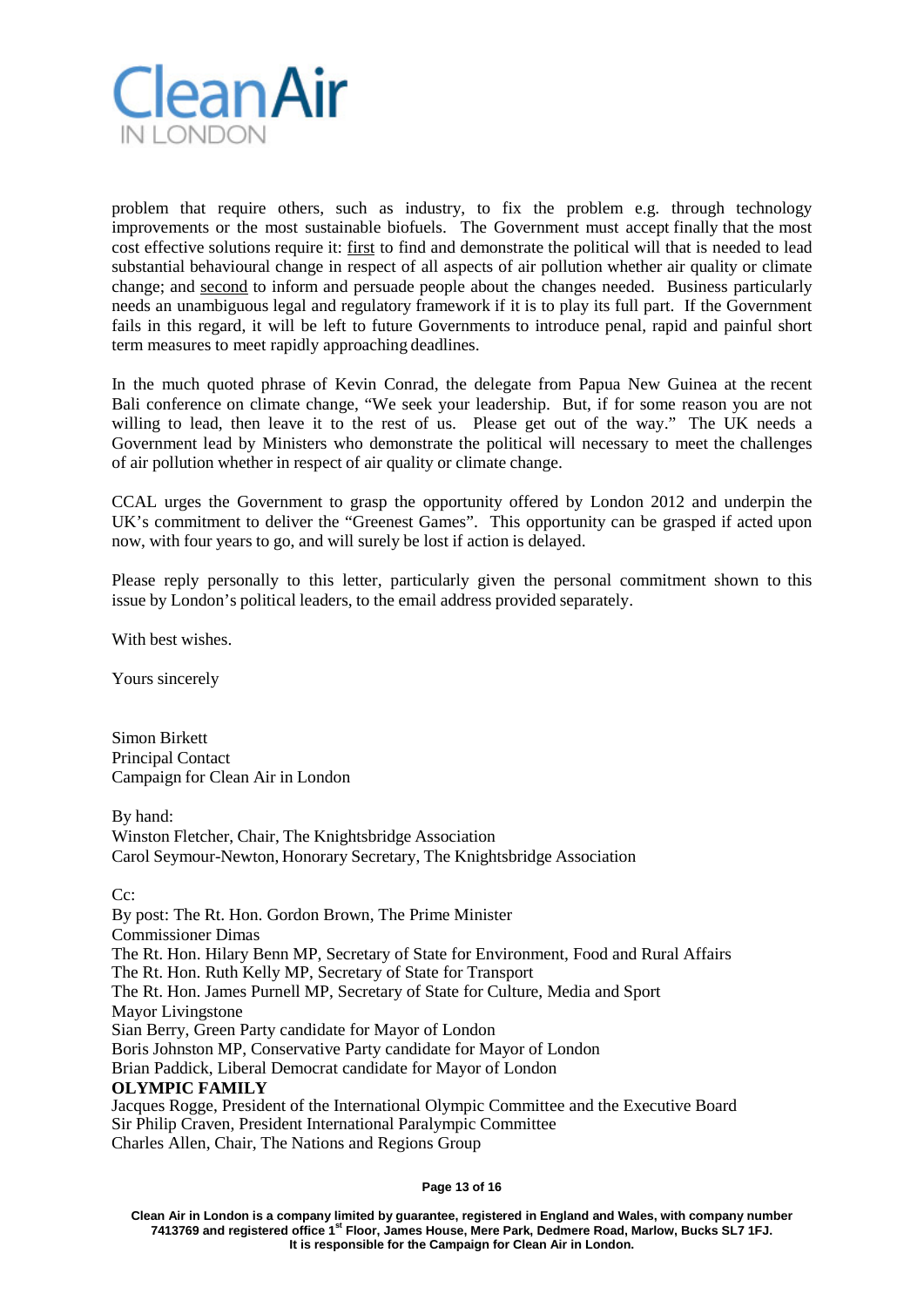

John Armitt, Chairman, Olympic Delivery Authority Mike Brace, Chairman, British Paralympic Association Lord Coe, Chair, The London 2012 Organising Committee Mayor Livingstone, Co-Chair, The Olympic Board Shaun McCarthy,Chair, Commission for a Sustainable London 2012 Lord Moynihan, Chairman, British Olympic Association David Nussbaum, Chief Executive, World Wildlife Fund By Post: Sue Riddlestone, Co-Director of BioRegional **ORGANISATIONS** Amenity Societies Helen Ainsworth, EU and International Air Quality, Defra Jenny Bates, London Regional Campaigns Co-ordinator, Friends of the Earth James Bidwell, Chief Executive, Visit London John Brewster OBE, Chairman, Port Health and Environmental Services Committee, Corporation of London Patricia Brown, Chief Executive, Central London Partnership Robert Buxton, Deputy Chairman, West London Residents Association Sarah Dudgeon, National and Local Air Quality, Defra Nick Fairholm, Transport for London Professor Stephen Glaister, Imperial College David Higgins, Chief Executive, Olympic Delivery Authority Tim Hockney, Executive Director, London First Stephen Joseph, Executive Director, Campaign for Better Transport Professor Frank Kelly, Kings College London Dr Michal Krzyzanowksi, Regional Adviser, Air Quality and Health, WHO Sir John Lawton, Chair, Royal Commission on Environmental Pollution Sarah Legge, Principal Policy Adviser – Air Quality, Greater London Authority David Lemon, Environmental Industries Commission Blake Ludwig, Campaign Director, Alliance Against Urban 4x4s Dr Noel Olsen, British Medical Association Professor Bob Maynard, Health Protection Agency Paul McLoughlin, UK General Manager, Zipcar David Muir, Institute of Air Quality Management Philip Mulligan, Chief Executive, Environmental Protection UK By post: Professor Martyn Partridge, Asthma UK Derek Picot, Chairman, The Knightsbridge Business Group Professor Graham Pope, Chartered Society of Physiotherapists By post: Sir Jonathon Porritt, Chairman, UK Sustainable Development Commission By post: Dr Keith Prowse, Chairman, British Lung Foundation Dr Gordon Taylor, Chairman, West London Residents Association Tony Travers, Director, Greater London Group By post: Professor Peter Weissberg, Medical Director, British Heart Foundation Dr Martin Williams, Head of Air and Environment Quality Division, Defra Tim Williamson, National Air Quality Assessment, Defra **LEADING POLITICIANS** Peter Ainsworth MP, Shadow Secretary of State, Defra, Conservative Norman Baker MP, Shadow Secretary of State for Transport, Liberal Democrat Greg Barker MP, Shadow Minister for the Environment, Conservative Mrs Gwyneth Dunwoody MP, Chair of the Transport Committee, Labour

Mark Field MP, Conservative

Jim Fitzpatrick MP, Parliamentary Under Secretary of State, DfT

**Page 14 of 16**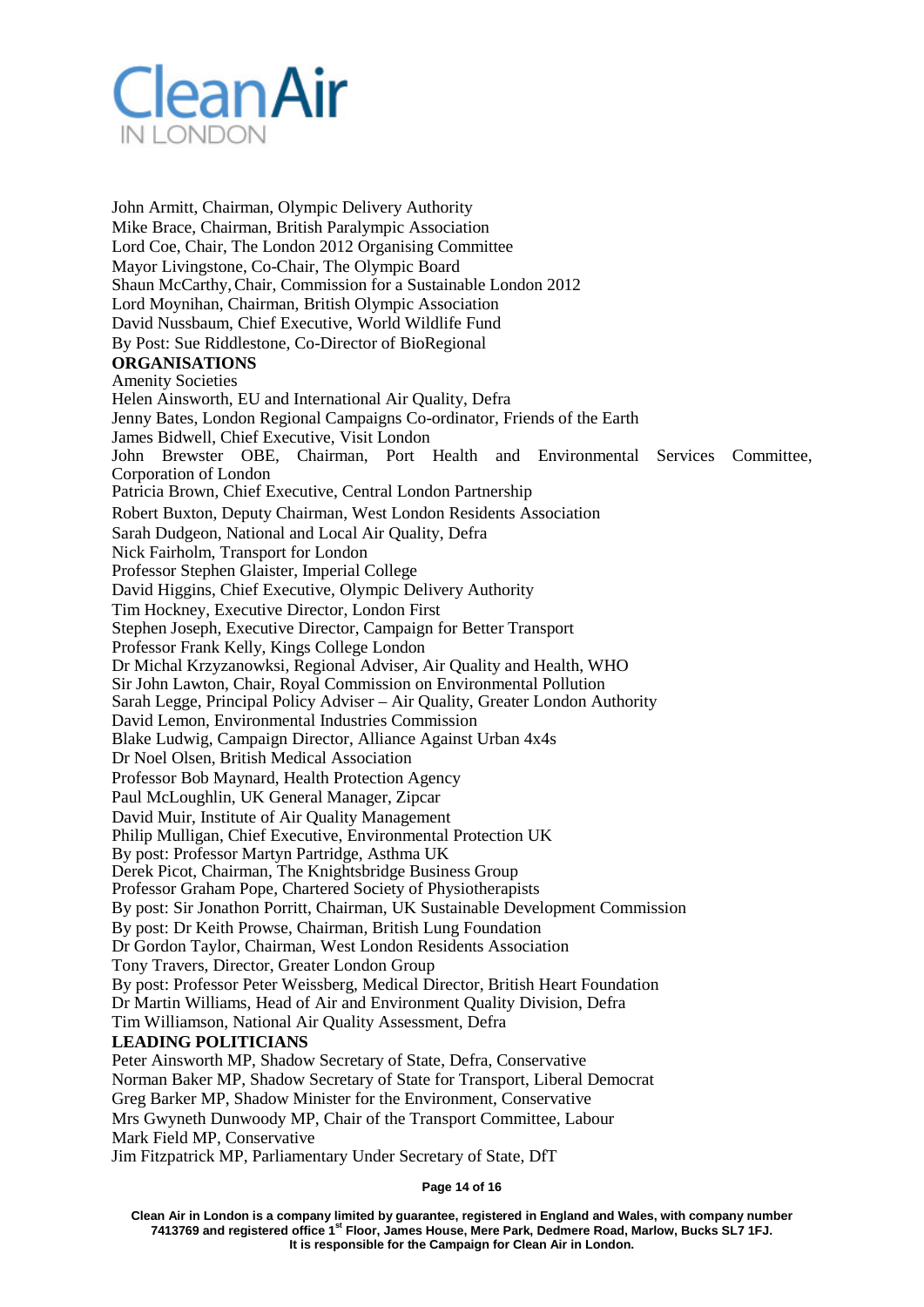

Tom Harris MP, Parliamentary Under Secretary of State for Transport, DfT The Rt. Hon. Michael Jack MP, Chairman of the Environment and Rural Affairs Select Committee The Rt. Hon. Sir Malcolm Rifkind QC MP, Conservative The Rt. Hon. the Lord Rooker, Minister of State, Defra Joan Ruddock MP, Parliamentary Under Secretary of State Jonathan Shaw MP, Parliamentary Under Secretary of State and Minister for the South East Theresa Villiers MP, Shadow Secretary of State for Transport, Conservative Professor Steve Webb MP, Shadow Secretary of State for Environment, Energy and Rural Affairs, Liberal Democrat The Rt. Hon. Rosie Winterton MP, Minister of State for Transport Phil Woolas MP, Minister of State, Defra Tim Yeo MP, Chairman Environmental Audit Committee, Conservative Gerard Batten MEP, London, Independence John Bowis MEP, London, Conservative Chris Davies MEP, Liberal Democrat Robert Evans MEP, London, Labour Mary Honeyball MEP, London, Labour Syed Kamall MEP, London, Conservative Ms Jean Lambert MEP, London, Green Party Baroness Ludford MEP, London, Liberal Democrat Linda McAvan MEP, Labour Claude Moraes MEP, London, Labour Charles Tannock MEP, London, Conservative Angie Bray AM, Leader of the Conservative Group, GLA Tony Arbour AM, Conservative Richard Barnes AM, Conservative Robert Blackman AM, Conservative Brian Coleman AM, Conservative Roger Evans AM, Conservative Elizabeth Howlett AM, Conservative Bob Neill AM, Conservative Andrew Pelling AM, Conservative Jenny Jones AM, Leader of the Green Group, GLA Darren Johnson AM, Chair of the Environment Committee, GLA, Green Len Duvall AM, Leader of the Labour Group, GLA Jeanette Arnold AM, Labour John Biggs AM, Labour Nicky Gavron AM, Labour Joanne McCartney AM, Labour Valerie Shawcross AM, Labour Murad Qureshi AM, Labour Mike Tuffrey AM, Leader of the Liberal Democrat Group, GLA Dee Doocey AM, Liberal Democrat Sally Hamwee AM, Liberal Democrat Geoff Pope AM, Liberal Democrat The Lord Tope, AM, Liberal Democrat Peter Hulme Cross AM, One London Group, GLA Damian Hockney AM, One London Group, GLA Councillor Sir Simon Milton, Leader of the Council, WCC, Conservative Councillor Alan Bradley, Chair, Go Green Board, WCC, Conservative

**Page 15 of 16**